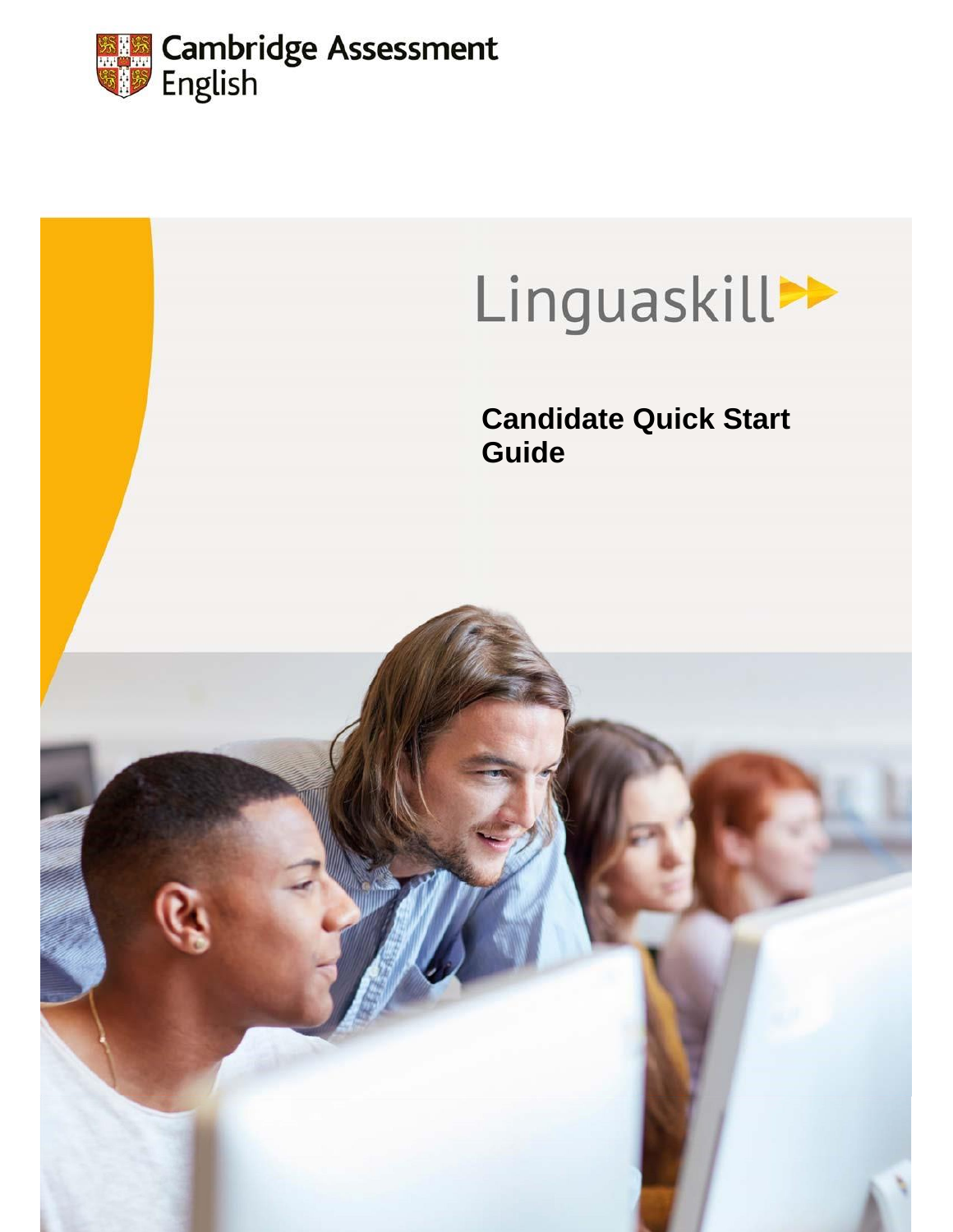#### **CONTENTS**

| <b>Introduction</b>                              | $\overline{\phantom{a}}$ |
|--------------------------------------------------|--------------------------|
| <b>Technical and Hardware Requirements</b>       | $\overline{\phantom{a}}$ |
| <b>Internet Connection and Bandwidth</b>         | 4                        |
| <b>Before the Test</b>                           | $\overline{4}$           |
| <b>Starting and Running and Linguaskill Test</b> | 5                        |
| <b>Support</b>                                   | 9                        |

Introduction

#### <span id="page-1-0"></span>**Introduction**

This is a quick start guide for those preparing for a Linguaskill test. Detailed training guides are available on the Linguaskill Support Site.

#### <span id="page-1-1"></span>**Technical and Hardware Requirements**

| Component                | <b>Minimum Specification</b>      |
|--------------------------|-----------------------------------|
| <b>Processor</b>         | Pentium III 800 MHz or equivalent |
| <b>RAM</b>               | 512 MB                            |
| Free hard drive space    | 4 GB                              |
| <b>Screen resolution</b> | 1280 x 1024                       |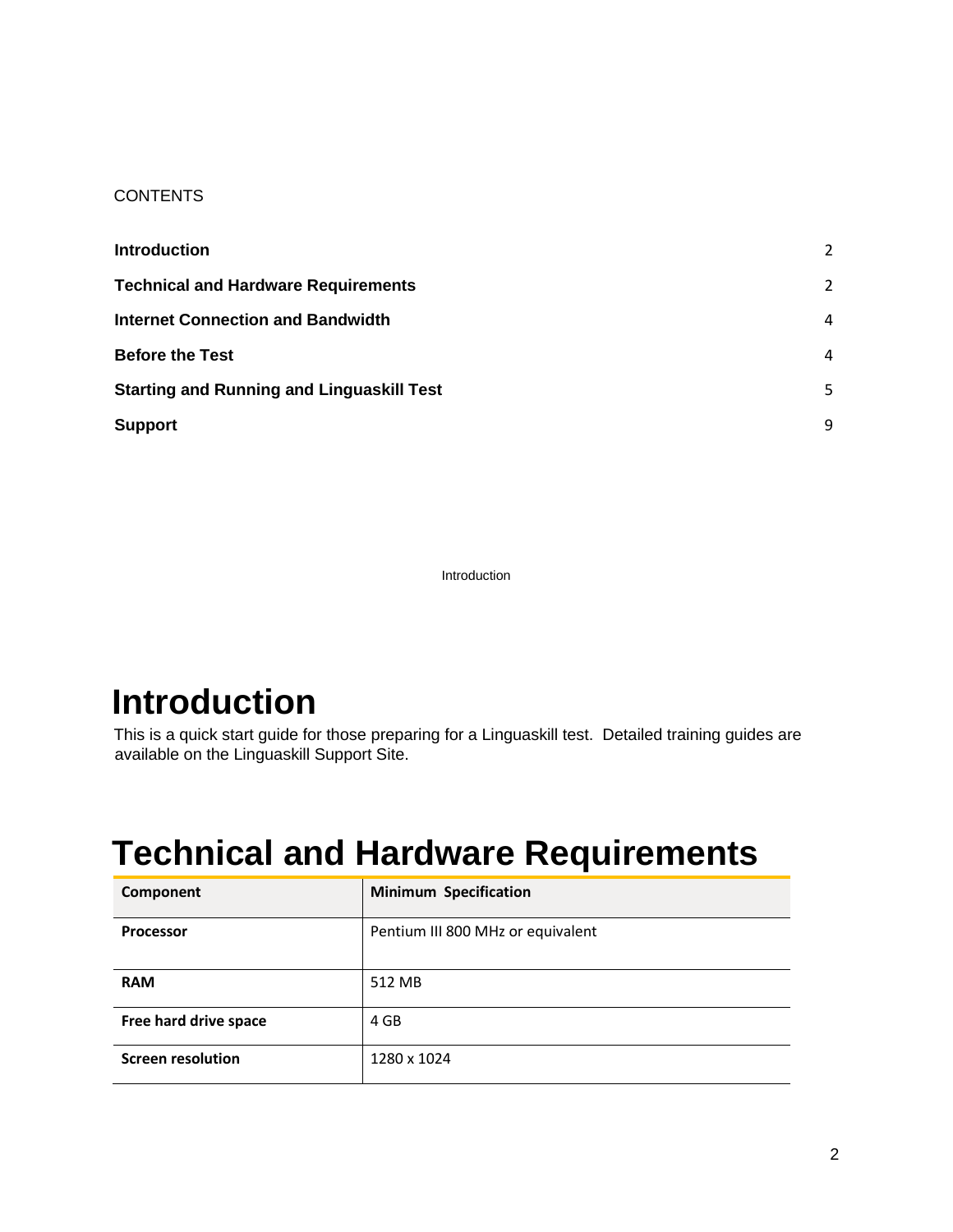| <b>Operating system</b>       | Windows 7 or later                                                                                                                                                                                                                                                                                                                                                                                                                                          |
|-------------------------------|-------------------------------------------------------------------------------------------------------------------------------------------------------------------------------------------------------------------------------------------------------------------------------------------------------------------------------------------------------------------------------------------------------------------------------------------------------------|
|                               | Apple Macs running MacOS 10.12.6 (Sierra) to 12.1<br>(Monterrey)                                                                                                                                                                                                                                                                                                                                                                                            |
|                               | Chromebooks running ChromeOS 94+                                                                                                                                                                                                                                                                                                                                                                                                                            |
| Internet connection/bandwidth | 2 Mbps per candidate                                                                                                                                                                                                                                                                                                                                                                                                                                        |
|                               | The minimum bandwidth requirements are for each<br>computer running the test. When running multiple tests<br>concurrently on the same internet connection you should<br>ensure this bandwidth is available to each computer. If less<br>than 2 Mbps is available for each candidate, the test may<br>take longer to run.                                                                                                                                    |
| <b>Web Browser</b>            | The Speaking Test uses HTML5 and so a compatible<br>browser must be used to run the test                                                                                                                                                                                                                                                                                                                                                                    |
|                               | <b>Windows:</b><br>Google Chrome and Mozilla Firefox are compatible and<br>supported browsers.<br>Newer versions of Microsoft Edge (version 93+) are<br>compatible and supported.<br>Microsoft Internet Explorer is not compatible with HTML5<br>so cannot be used for the Speaking Test.<br>$Mac$ :<br>Google Chrome is compatible and is the supported<br>browser.<br><b>Chromebooks:</b><br>Google Chrome is compatible and is the supported<br>browser. |
| <b>Adobe Reader</b>           | Latest version (must be able to read PDFs).                                                                                                                                                                                                                                                                                                                                                                                                                 |
| <b>Sound Card</b>             | Yes                                                                                                                                                                                                                                                                                                                                                                                                                                                         |

Internet Connection and Bandwidth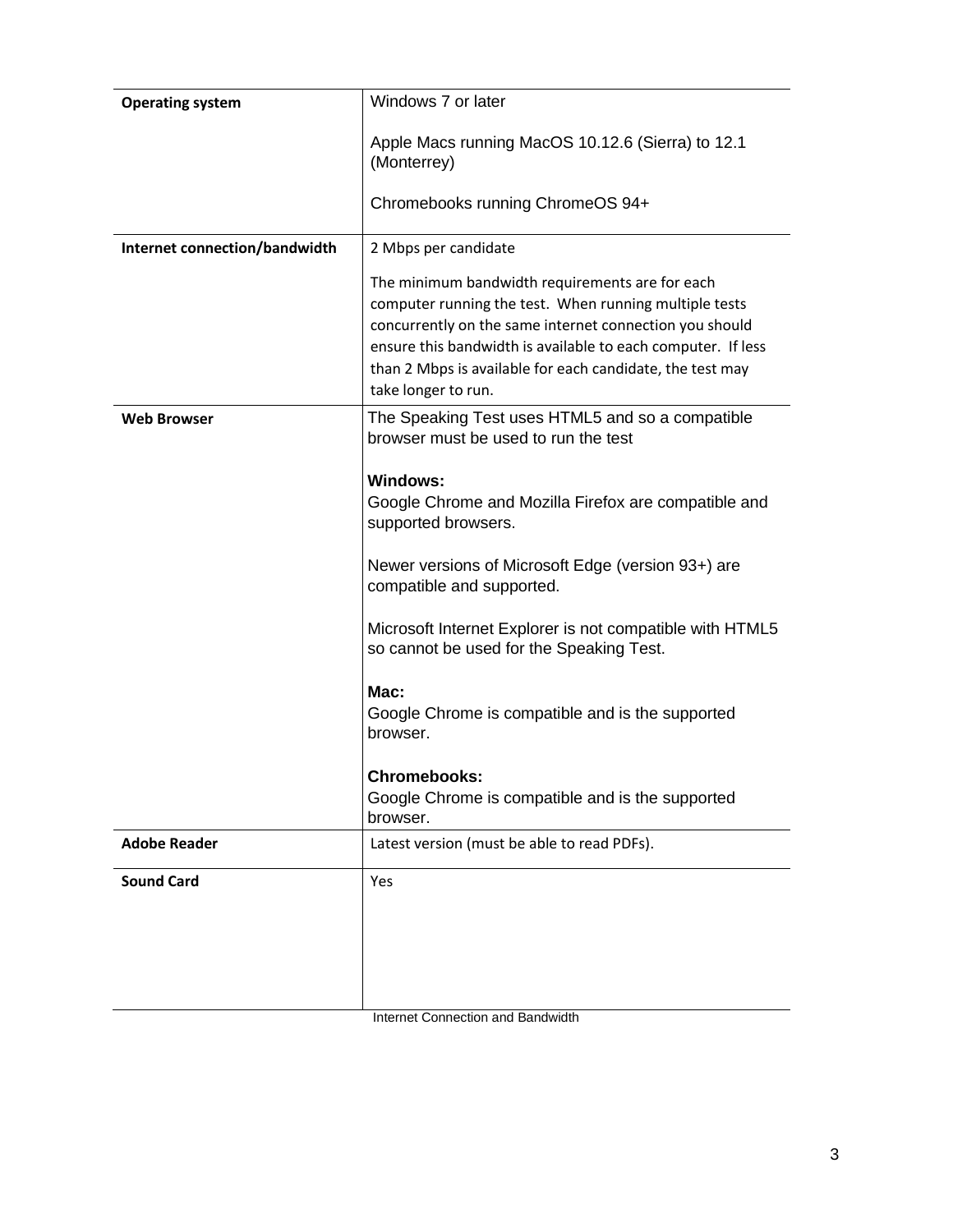| <b>Headphones</b>                              | Over-ear and closed back – the earpieces of the headphones<br>should cover the entire ear, preferably with good padding for<br>comfort.                                                                                                                                                                                                                                                                                                                                                                                                                                                                                        |
|------------------------------------------------|--------------------------------------------------------------------------------------------------------------------------------------------------------------------------------------------------------------------------------------------------------------------------------------------------------------------------------------------------------------------------------------------------------------------------------------------------------------------------------------------------------------------------------------------------------------------------------------------------------------------------------|
| Microphone                                     | A microphone should be attached to the headset, via a<br>'boom' (in other words, on the end of a flexible stalk). The<br>microphone should be noise-cancelling (at a minimum,<br>directional), to increase sound pick-up and to minimise<br>noise pollution on the recordings.<br>Please do not allow the use of your computers' built-in<br>microphones, these should be disabled, because they are<br>not of the appropriate type nor of sufficient quality. In<br>addition in Chrome if a candidate mutes their headset mic,<br>Linguaskill will continue recording if there's more than one<br>mic enabled on the machine. |
| <b>Headphone and microphone</b><br>connections | There is no preference on plugs (that is, USB or standard<br>stereo) but please note that the use of USB means that<br>appropriate drivers must be installed and confirmed as<br>working before the test day.                                                                                                                                                                                                                                                                                                                                                                                                                  |

### <span id="page-3-0"></span>**Internet Connection and Bandwidth**

You must have a reliable network connection, with sufficient internet bandwidth, to enable all users to access the test content at the same time. Ideally, each candidate should have access to upload and download speeds of above 2 Mbps.

## <span id="page-3-1"></span>**Before the Test**

Please follow the steps below to set-up the test before candidates arrive:

- 1. Ensure that all candidates' PCs meet the Minimum System Requirements above.
- 2. Check that the sound has not been muted on any of the PCs.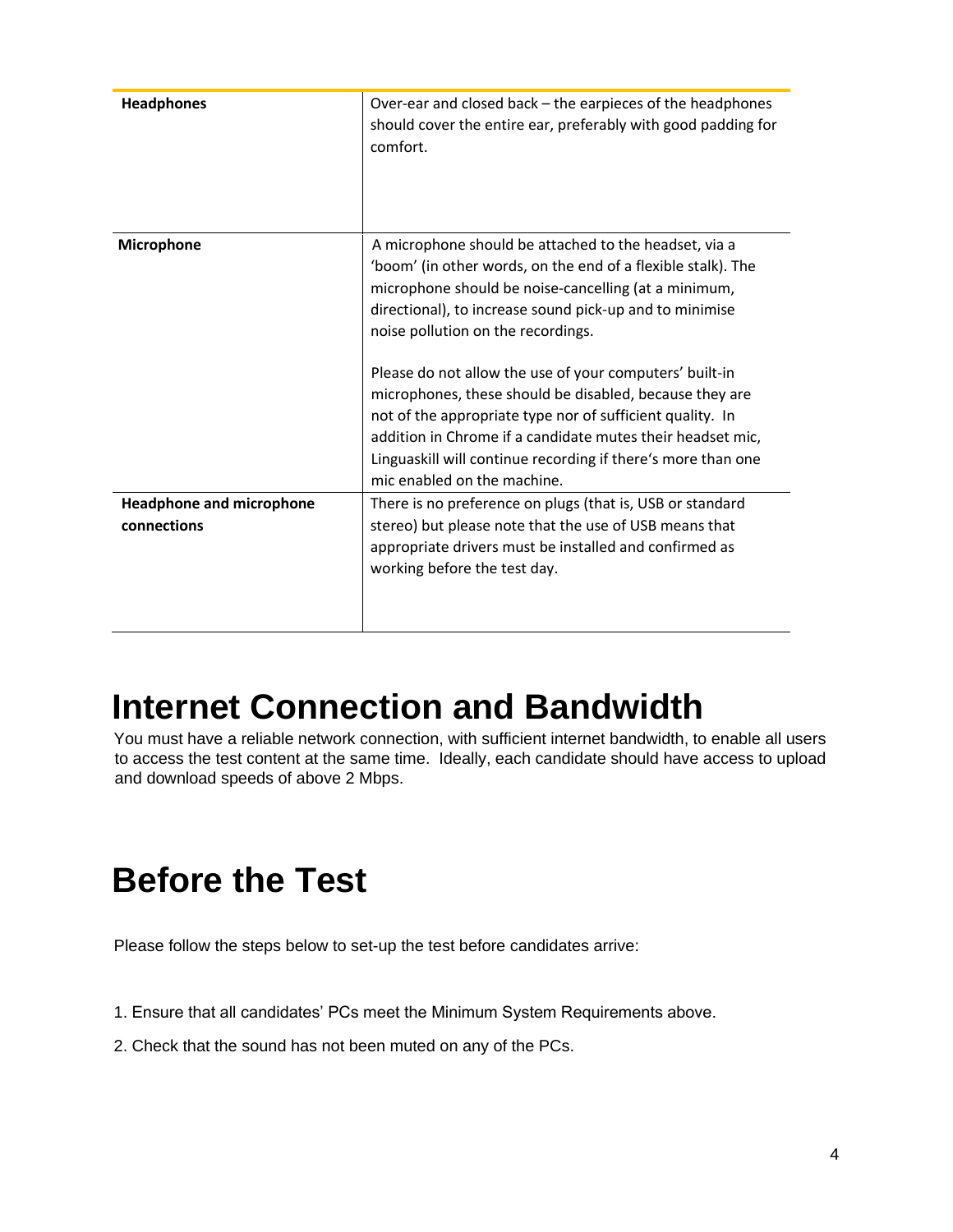3. Save a link to the test login page on the Internet Browser on each candidate's PC:

https://www.metritests.com/metrica/

- 4. Ensure you have the candidate's entry codes or login details ready.
- 5. It is recommended that a spare PC and head-set are made available.

# <span id="page-4-0"></span>**Starting and Running and Linguaskill Test**

When the candidates are ready to start, they need to open a browser and navigate to the following URL:

https://www.metritests.com/metrica/

On the Login page, candidates are required to either enter the Entry Code you have provided them, or login using an existing User ID, Password and Institution ID.

| <b>ENTRY CODE</b>                                        |    | <b>LOGIN</b>                       |
|----------------------------------------------------------|----|------------------------------------|
| If you have an entry code, enter it below.<br>Entry Code |    | Username*                          |
|                                                          | Or | Password*                          |
| OK                                                       |    | Institution ID (?)                 |
|                                                          |    | Forgotten your password?<br>Log in |

The first time a candidate logs in, they will need to read and accept the Terms of Use.

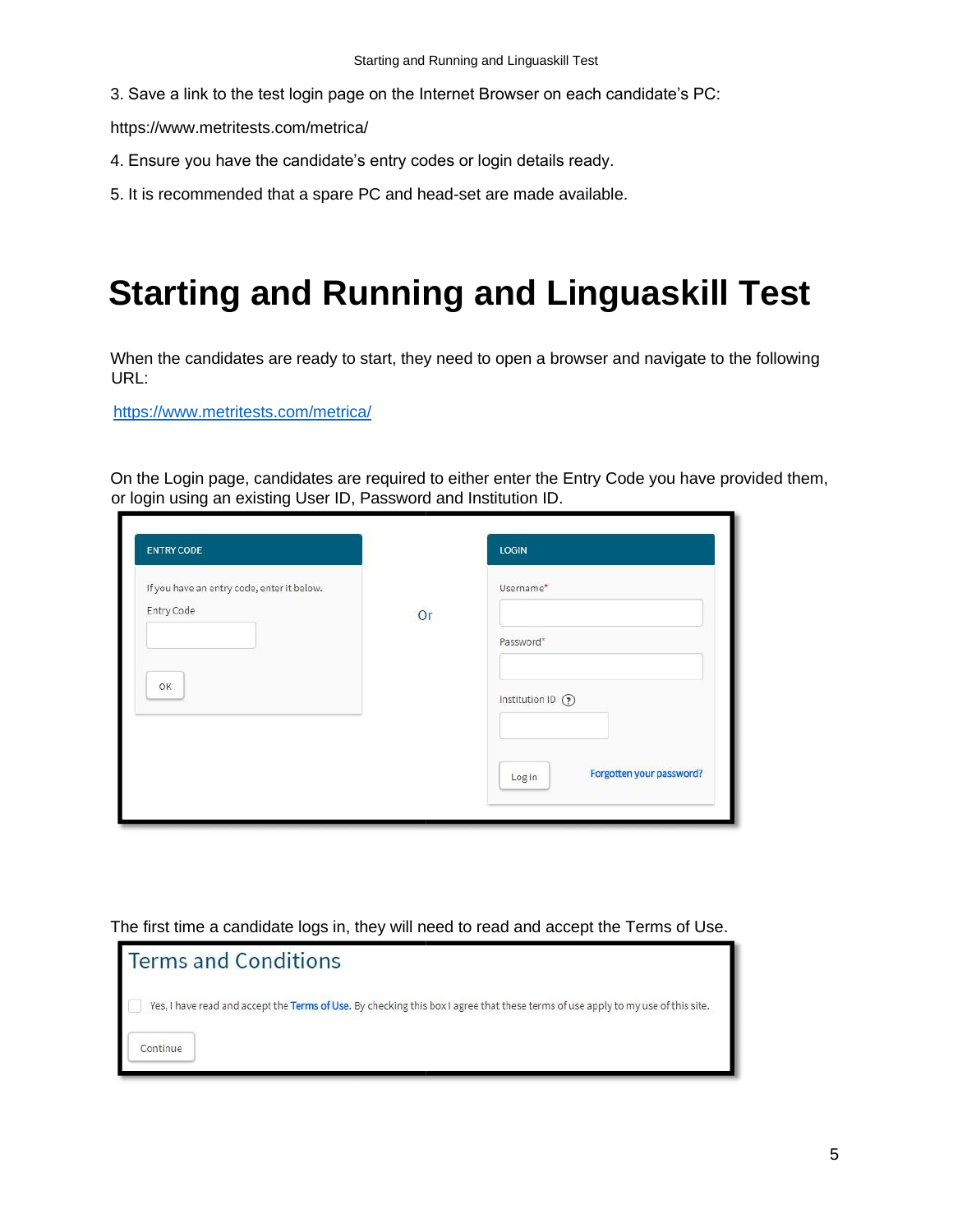The Home page will display any available tests. Candidates need to click the test they wish to start.



The timeline for that test will then appear. Once they're ready to start the test, they need to click on "Open".



For the **Reading and Listening** test, the Sound check screen will appear. This gives candidates the chance to check their audio is working before the test begins.

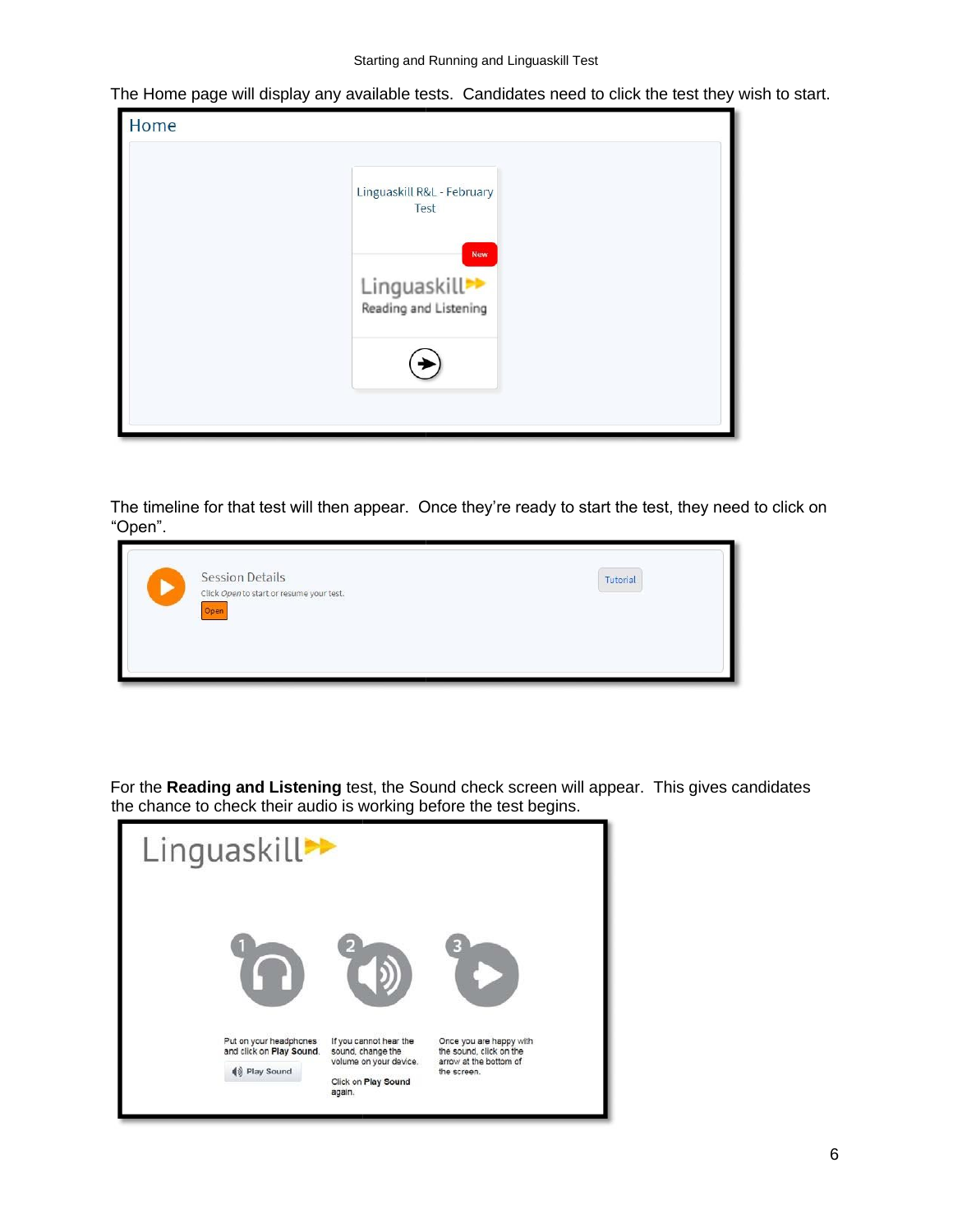Starting and Running and Linguaskill Test

For the **Speaking** test, the sound and microphone check will appear.

| Linguaskill <sup>→</sup> |                                                                                                                                                      |  |
|--------------------------|------------------------------------------------------------------------------------------------------------------------------------------------------|--|
|                          | Put on your headphones and click on<br>Play Sound.<br><b>Play Sound</b>                                                                              |  |
|                          | Click on Start Recording then speak<br>into the microphone.<br><b>Start Recording</b><br>Say: "Hello, I am taking a speaking<br>test on a computer." |  |

Once the sound check has been completed, candidates can click on the right arrow in the bottom right of the screen to continue.

The introduction test for the selected exam will then display. Once candidates have read it, they need to click on the right arrow in the bottom right hand corner to continue.



The Candidate Information Screen will then appear. Candidates must complete the mandatory

fields, which are indicated with an asterisk.

**Please note, it is vital that candidates enter the same telephone number and email address each time so that the system can link their accounts and produce a multi-skill Test Report Form.**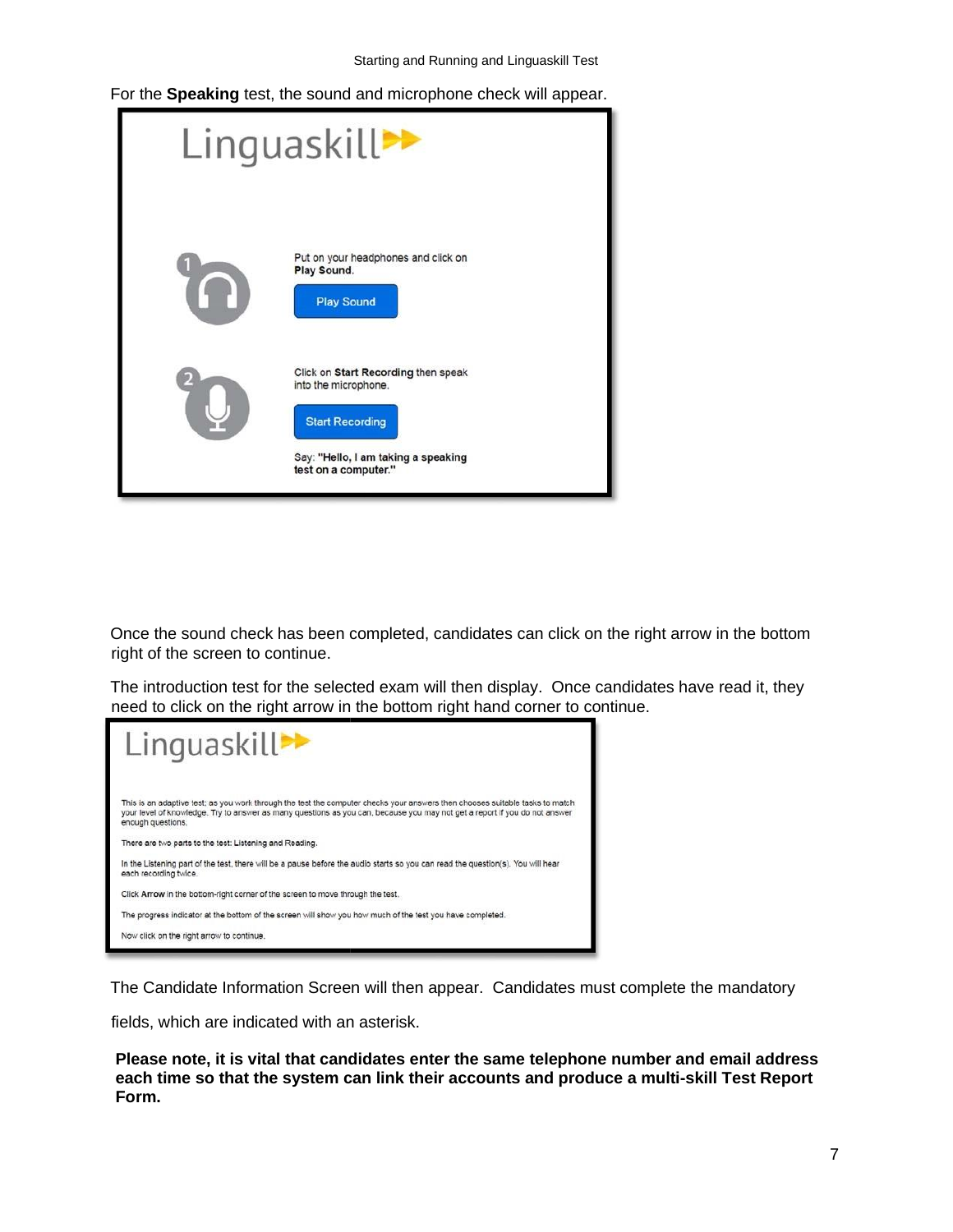| $L$ inguaskill $\blacktriangleright$                                                                                                                                                                                              |                |
|-----------------------------------------------------------------------------------------------------------------------------------------------------------------------------------------------------------------------------------|----------------|
| Please answer all the questions.                                                                                                                                                                                                  |                |
| First Name * lan                                                                                                                                                                                                                  |                |
| Last Name (Family Name) * Butcher                                                                                                                                                                                                 |                |
| Gender * Male Female Other                                                                                                                                                                                                        |                |
| Date of Birth * dd/mm/vvvv<br>圃                                                                                                                                                                                                   |                |
| What is your first language? (your mother tongue) *<br>۰                                                                                                                                                                          |                |
| Where do you come from? (your nationality)                                                                                                                                                                                        | ۰,             |
| If you have a second nationality, please specify:<br>(This listing of nationalities implies no view regarding questions of sovereignty or status)                                                                                 | $\blacksquare$ |
| We need your email/mobile (cell) phone number so you can see all the tests you take on the Cambridge English portal with<br>one log-in. Then we can print TRFs (Test Report Forms) with your results from all the tests you take. |                |
| <b>Email address</b> *                                                                                                                                                                                                            |                |
| I don't have an email address.                                                                                                                                                                                                    |                |
| Mobile Phone (Cell) number *                                                                                                                                                                                                      |                |
| I don't have a mobile phone.                                                                                                                                                                                                      |                |

Once the candidate has entered their details, they can click Start and the test will then begin.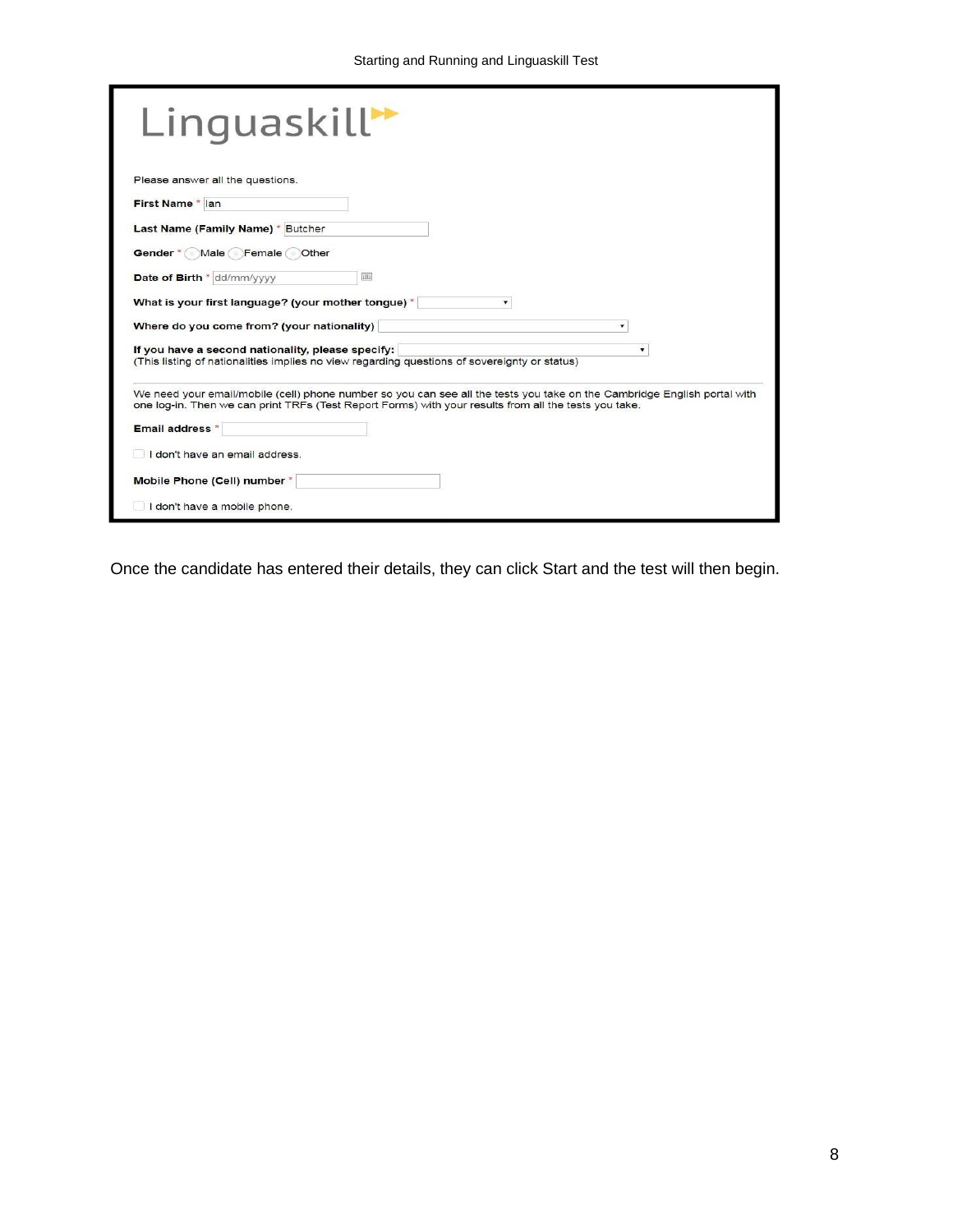Support



<span id="page-8-0"></span>Once the test is completed, the test will update to show "Completed" on the Home page.

The timeline for the test will also show the test has now finished.

| Linguaskill R&L - February Test |                                                       |          |
|---------------------------------|-------------------------------------------------------|----------|
|                                 | <b>Session Details</b><br>This test has now finished. | Tutorial |
|                                 |                                                       |          |

# **Support**

If a candidate encounters a problem during a test, the best first action to take is to ask them to log out and then log back into the test delivery site. The candidate should then be able to re-enter the test at the last saved point, enabling them to continue to the end.

If the problem persists, please contact the Cambridge English Helpdesk using the details below:

**Online:** https://support.cambridgeenglish.org